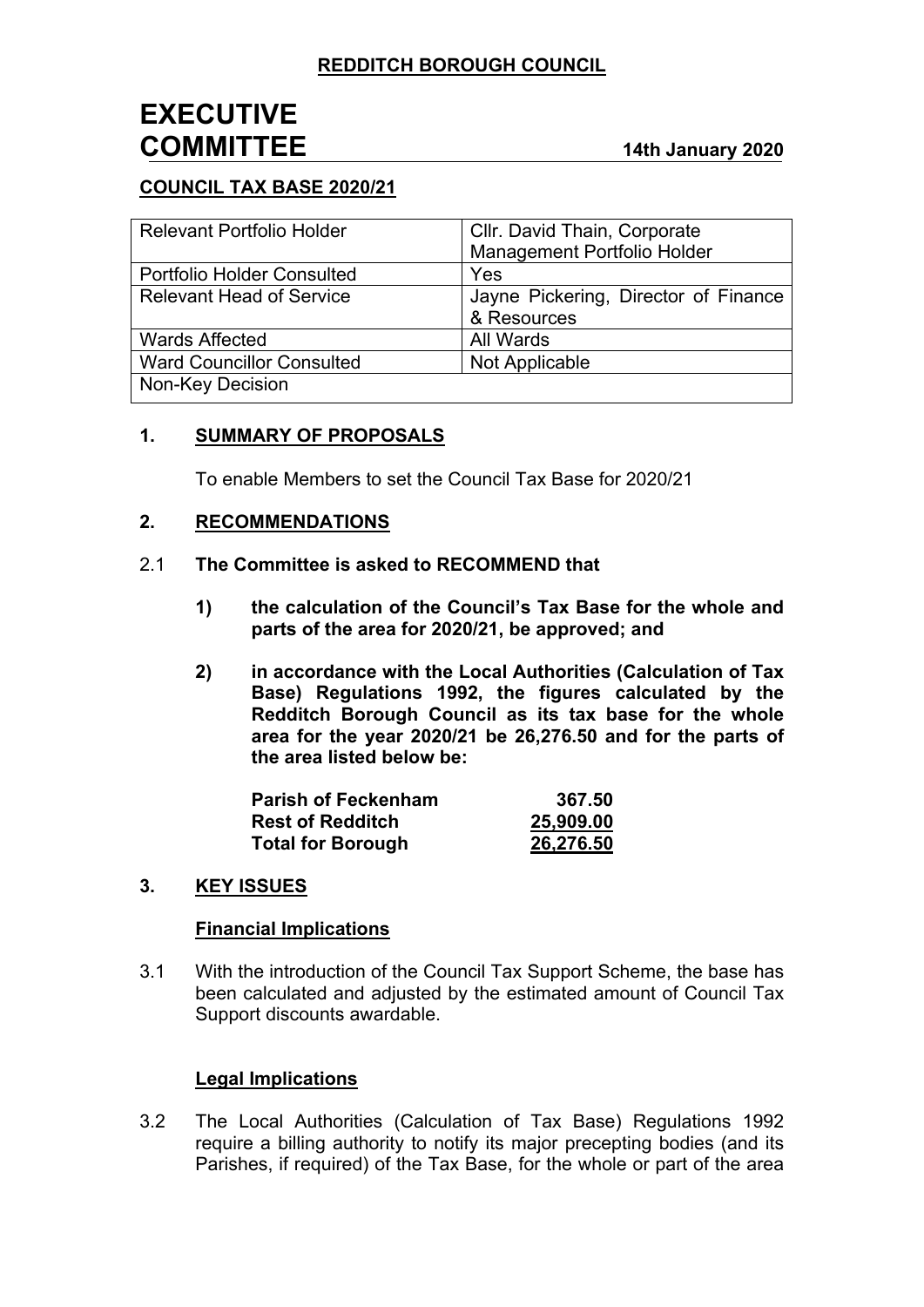# **EXECUTIVE COMMITTEE 14th January <sup>2020</sup>**

for the following financial year. The precepting bodies - Worcestershire County Council, West Mercia Police & Crime Commissioner and Hereford & Worcester Fire & Rescue Authority - need this information in order to calculate and notify the Borough Council of their precept requirements for 2020/21. This will enable tax setting resolutions to be finalised and bills to be produced early in March 2020.

- 3.3 The legislation also requires a billing authority to calculate the tax base for any "special areas" within its boundary. There are no such areas in the Redditch Borough.
- 3.4 It is necessary to outline the method by which these calculations have been carried out so that the Council can formally adopt them for the purposes of the 1992 Regulations.

### **Service/Operational Implications**

- 3.5 In October 2019, form CTB1 was submitted to the Department for Communities and Local Government. This analyses the draft Valuation List of properties into the various bands and then provides further details of those properties which are subject to the full charge, those entitled to discounts and those which are exempt.
- 3.6 This report is a summary of that return updated to include any known changes since November. It also makes provision for anticipated changes which could arise for a variety of reasons such as appeals, new properties or properties falling off the list. An allowance of 2.00% has been made for non-collection of the tax.
- 3.7 The Council is required to set a Council Tax Base each year, this forms part of the process of setting the following year budget. Failure to do so will result in the Council not being a Well Managed Organisation.

### **Customer / Equalities and Diversity Implications**

3.8 The Tax Base for 2020/21 has been calculated to be **26,276.50**. Once this has been agreed, the County Council, Police  $\&$  Crime Commissioner and Fire Authority will be notified and the figures will be used in the setting of the Council Tax to be presented to the Executive Committee and approved by the Council on 24th February 2020.

## **4. RISK MANAGEMENT**

There is no identified risk associated with the proposal contained in this report.